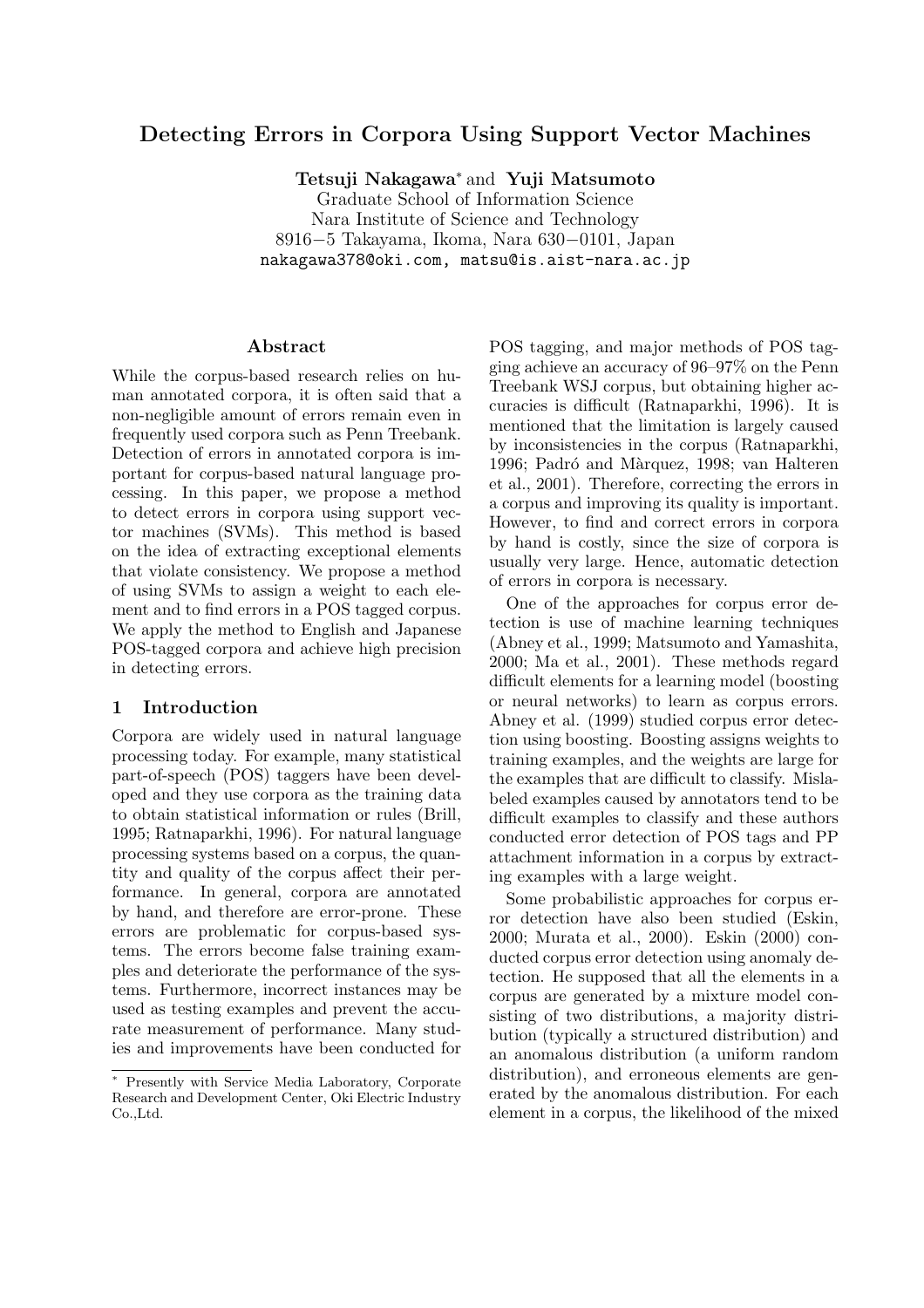model is calculated in both cases when the element is generated from the majority distribution and from the anomalous one. The element is detected as an error if the likelihood in the latter case is large enough.

In this paper, we focus on detection of errors in corpora annotated with POS tags, and propose a method for corpus error detection using support vector machines (SVMs). SVMs are one of machine learning models and applied to many natural language processing tasks with success recently. In the next section, we explain a method to use SVMs for corpus error detection.

# 2 Corpus Error Detection Using Support Vector Machines

Training data for corpus error detection is usually not available, so we have to solve it as an unsupervised learning problem. We consider in the following way: in general, a corpus is built according to a set of guidelines, thus it should be consistent. If there is an exceptional element in the corpus that jeopardizes consistency, it is likely to be an error. Therefore, corpus error detection can be conducted by detecting exceptional elements that causes inconsistency.

While this is a simple and straightforward approach and any machine learning method is applicable to this task, we will use SVMs as the learning algorithm in the settings described in Section 2.2. The advantage of using SVMs in this setting is the following: In our setting, each position in the annotated corpus receives a weight according to the SVM algorithm and these weights can be used as the confidence level of erroneous examples. By effectively using those weights the inspection of the erroneous parts can be undertaken in the order of the confidence level, so that an efficient browsing of corpus becomes possible. We believe this is a particular advantage of our method compared with the methods that use other machine learning methods.

### 2.1 Support Vector Machines

Support Vector Machines (SVMs) are a supervised machine learning algorithm for binary classification (Vapnik, 1998). Given  $l$  training examples of feature vector  $\mathbf{x}_i \in \mathbb{R}^L$  with label  $y_i \in \{+1, -1\}$ , SVMs map them into a high dimensional space by a nonlinear function  $\Phi(\mathbf{x})$ 

and linearly separate them. The optimal hyperplane to separate them is found by solving the following quadratic programming problem:

$$
\begin{aligned}\n\underset{\alpha_1,\dots,\alpha_l}{\text{minimize}} & \frac{1}{2} \sum_{i,j=1}^l \alpha_i \alpha_j y_i y_j K(\mathbf{x}_i, \mathbf{x}_j) - \sum_{i=1}^l \alpha_i, \\
\text{subject to} & 0 \le \alpha_i \le C \qquad (1 \le i \le l), \\
& \sum_{i=1}^l \alpha_i y_i = 0,\n\end{aligned}
$$

where the function  $K(\mathbf{x}_i, \mathbf{x}_j)$  is the inner product of the nonlinear function  $(K(\mathbf{x}_i, \mathbf{x}_j))$  =  $\mathbf{\Phi}(\mathbf{x}_i) \cdot \mathbf{\Phi}(\mathbf{x}_i)$  called a kernel function, and the constant C controls the training errors and becomes the upper bound of  $\alpha_i$ . Given a test example  $x$ , its label  $y$  is decided by summing the inner products of the test example and the training examples weighted by  $\alpha_i$ :

$$
y = \operatorname{sgn}\Bigl(\sum_{i=1}^l \alpha_i y_i K(\mathbf{x}_i, \mathbf{x}) + b\Bigr),
$$

where b is a threshold value. Thus, SVMs assign a weight  $\alpha_i$  to each training example. The weights are large for examples that are hard for SVMs to classify, that is, exceptional examples in training data have a large weight. We conduct corpus error detection using the weights.

To detect exceptional examples in a corpus annotated with POS tags, we first construct an SVM model for POS tagging using all the elements in a corpus as the training examples. Note that each example corresponds to a word in the corpus. Then SVMs assign weights to the examples, and large weights are assigned to difficult examples. Finally, we extract examples with a large weight greater than or equal to a threshold value  $\theta_{\alpha}$ . In the next subsection, we describe how to construct an SVM model for POS tagging.

### 2.2 Revision Learning for POS tagging

We use a revision learning method (Nakagawa et al., 2002) for POS tagging with  $\text{SVMs}^1$ . This method creates training examples of SVMs with

<sup>&</sup>lt;sup>1</sup>The well known one-versus-rest method (Allwein et al., 2000) can be also used for POS tagging with SVMs, but it has large computational cost and cannot handle segmentation of words directly that is necessary for Japanese morphological analysis.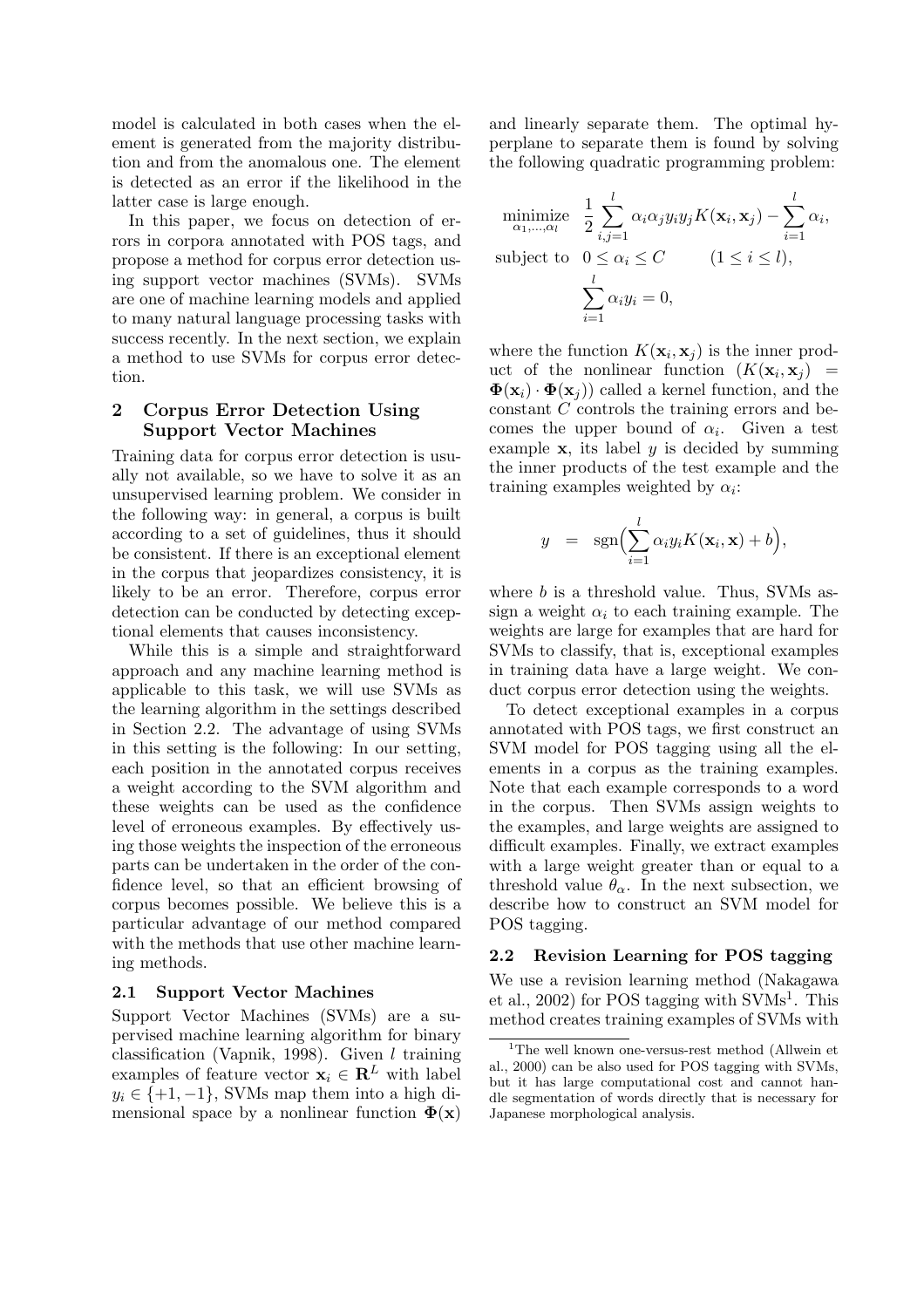binary labels for each POS tag class using a stochastic model (e.g. n-gram) as follows: each word in a corpus becomes a positive example of its POS tag class. We then build a simple stochastic POS tagger based on n-gram (POS bigram or trigram) model, and words in the corpus that the stochastic model failed to tag with a correct part-of-speech are collected as negative examples of the incorrect POS tag class. In such way, revision learning makes a model of SVMs to revise outputs of the stochastic model.

For example, assume that for a sentence:

| "11/CD million/CD yen/NNS are/VBP paid/VBN", |  |  |
|----------------------------------------------|--|--|
| a stochastic model tags incorrectly:         |  |  |

"11/CD million/CD yen/NN are/VBP paid/VBN".

In this case, the following training examples are created for SVMs (each line corresponds to an example):

```
<Class (Label)> <Feature Vector>
 CD (+1) (word:11, word-1:BOS, ...)
 CD (+1) (word:million, word-1:11, ...)
 NN (-1) (word:yen, word-1:million, ...)
 NNS (+1) (word:yen, word-1:million, ...)
 VBP (+1) (word:are, word-1:yen, ...)
 VBN (+1) (word:paid, word-1:are, ...)
```
Thus, the positive and negative examples are created for each class (POS tag), and a model of SVMs is trained for each class using the training examples.

In English POS tagging, for each word  $w$  in the tagged corpus, we use the following features for SVMs:

- 1. the POS tags and the lexical forms of the two words preceding w;
- 2. the POS tags and the lexical forms of the two words succeeding w;
- 3. the lexical form of w and the prefixes and suffixes of up to four characters, the existence of numerals, capital letters and hyphens in w.

Japanese morphological analysis can be conducted with revision learning almost in the same way as English POS tagging, and we use the following features for a morpheme  $\mu$ :

1. the POS tags, the lexical forms and the inflection forms of the two morphemes preceding  $\mu$ ;

- 2. the POS tags and the lexical forms of the two morphemes succeeding  $\mu$ ;
- 3. the lexical form and the inflection form of  $\mu$ .

#### 2.3 Extraction of Inconsistencies

So far, we discussed how to detect exceptional elements in a corpus. However, it is insufficient and inconvenient for corpus error detection, because an exceptional element is not always an error, that is, an exceptional element may be a correct or an incorrect exceptional element. Furthermore, it is often difficult to judge whether it is a true error or not when only the exceptional element is shown. To solve these problems, we extract not only an exceptional example but also another similar example that is inconsistent with the exceptional example. If the exceptional example is correct, the second example is likely to be an error, and vice versa.

We assume that an inconsistency occurs when two examples have similar features but have opposite labels. The similarity between two examples  $x_i$  and  $x_j$  on SVMs is measured by the following distance:

$$
d(\mathbf{x}_i, \mathbf{x}_j) = \sqrt{\|\mathbf{\Phi}(\mathbf{x}_i) - \mathbf{\Phi}(\mathbf{x}_j)\|^2},
$$
  
= 
$$
\sqrt{K(\mathbf{x}_i, \mathbf{x}_i) + K(\mathbf{x}_j, \mathbf{x}_j) - 2K(\mathbf{x}_i, \mathbf{x}_j)}.
$$

We can extract inconsistencies from a corpus as follows: given an example x which was detected as an exceptional example (following the proposal in the previous subsection), we extract an example z with the smallest values of the distance  $d(\mathbf{x}, \mathbf{z})$  from the examples whose label is different from  $x$ . Intuitively,  $z$  is a closest opposite example to x in the SVMs' higher dimensional space and may be a cause for x to be attached a large weight.

### 3 Experiments

We perform experiments of corpus error detection using the Penn Treebank WSJ corpus (in English), the RWCP corpus (in Japanese) and the Kyoto University Corpus (in Japanese). In the following experiments, we use SVMs with second order polynomial kernel, and the upper bound value  $C$  is set to 1.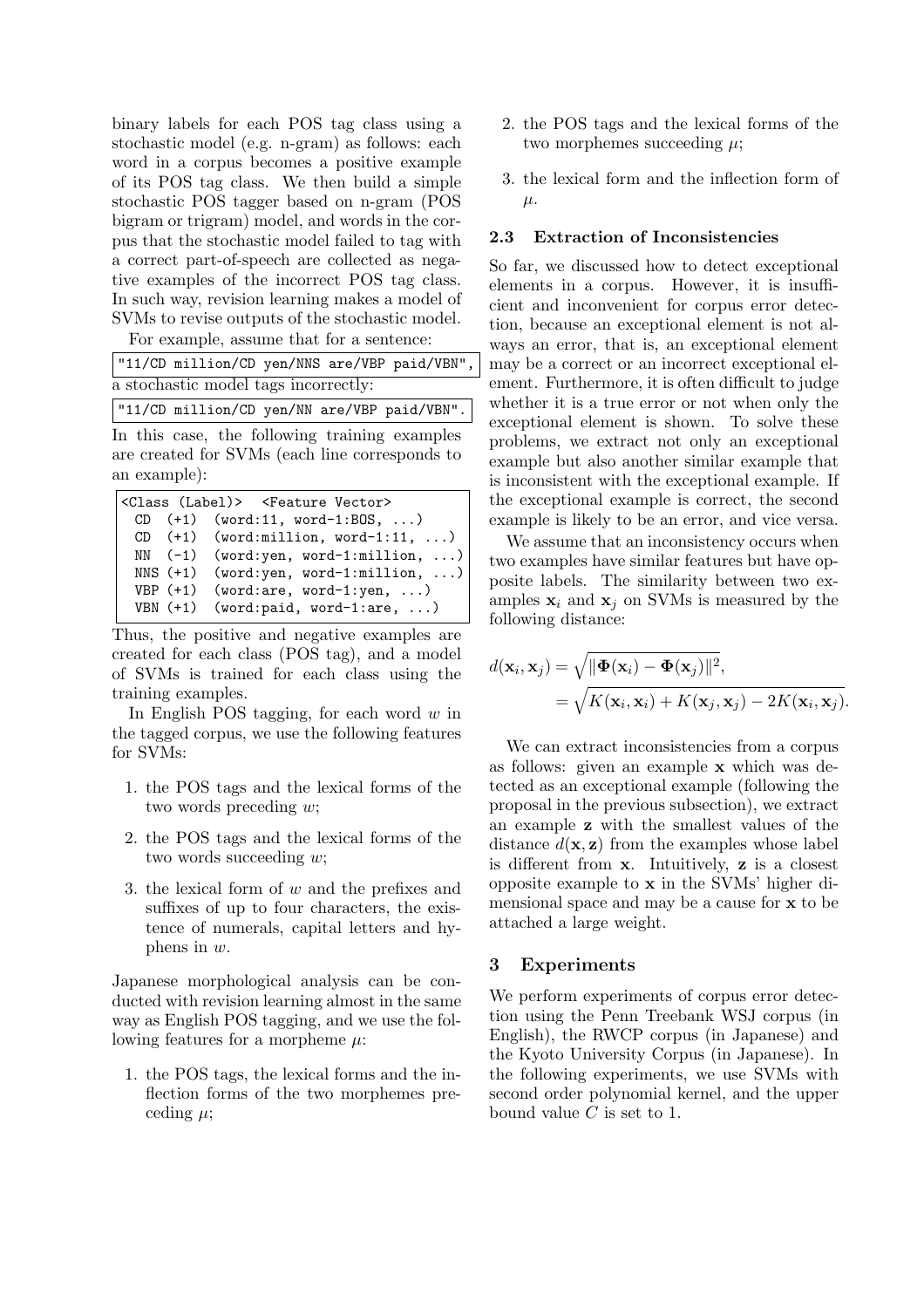| Correctly Detected Errors                                                                  |                                                         |  |  |  |
|--------------------------------------------------------------------------------------------|---------------------------------------------------------|--|--|--|
| pay about 11 million $\overline{\text{yen}/\text{NNS}}$ ( $\text{\$ 77,000}$               | budgeted about 11 million yen/NN $(\$ 77,500$           |  |  |  |
| , president and chief/JJ executive officer of                                              | named president and chief $\sqrt{NN}$ executive officer |  |  |  |
| for its fiscal first quarter ended/VBN Sept. 30   its first quarter ended/VBD Sept. 30 was |                                                         |  |  |  |
| Incorrectly Detected Errors                                                                |                                                         |  |  |  |
| $EOS 3/LS$ . EOS Send your child to                                                        | Nov. $1$ -Dec. EOS $3/CD$ . EOS                         |  |  |  |

Table 1: Examples of Correctly Detected Errors and Incorrectly Detected Errors in the WSJ Corpus

### 3.1 Experiments on the Penn Treebank WSJ Corpus (English)

Experiments are performed on the Penn Treebank WSJ corpus, which consists of 53,113 sentences (1,284,792 tokens).

We create models of SVMs for POS tagging using the corpus with revision learning. The distribution of the obtained weights  $\alpha_i$  are shown in Figure 1. The values of  $\alpha_i$  concentrate near the lower bound zero and the upper bound C. The examples with  $\alpha_i$  near the upper bound seem to be exceptional. Therefore, we regarded the examples with  $\alpha_i \geq 0.5$  as exceptional examples (i.e.  $\theta_{\alpha} = 0.5$ ). As a result, 1,740 elements were detected as errors. We implemented a browsing tool for corpus error detection with HTML (see Figure 2). A detected inconsistency pair is displayed in the lower part of the screen. We examined by hand whether the detected errors are true errors or not for the first 200 elements in the corpus from the detected 1,740 elements, and 199 were actual errors and 1 was not. The precision (the ratio of correctly detected errors for all of the detected errors) was 99.5%. Examples of correctly detected errors and incorrectly detected errors from the corpus are shown in Table 1. The underlined words were detected as errors. To judge whether they are true errors or not is easy by comparing the pair of examples that contradict each other.

To examine the recall (the ratio of correctly detected errors for all of the existing actual errors in corpora), we conduct another experiments on an artificial data. We made the artificial data by randomly changing the POS tags of randomly selected ambiguous tokens in the WSJ corpus. The tags of 12,848 tokens (1% for the whole corpus) are changed, and the results



Figure 1: Distribution of the Value  $\alpha$  on the WSJ Corpus



Figure 2: A Tool for Corpus Error Detection

are shown in Table 2 for various values of  $\theta_{\alpha}^2$ . For the smaller threshold  $\theta_{\alpha}$ , the larger recall were obtained, but the value is not high.

<sup>2</sup>Precisions cannot be calculated automatically because actual errors as well as the mixed errors are also detected.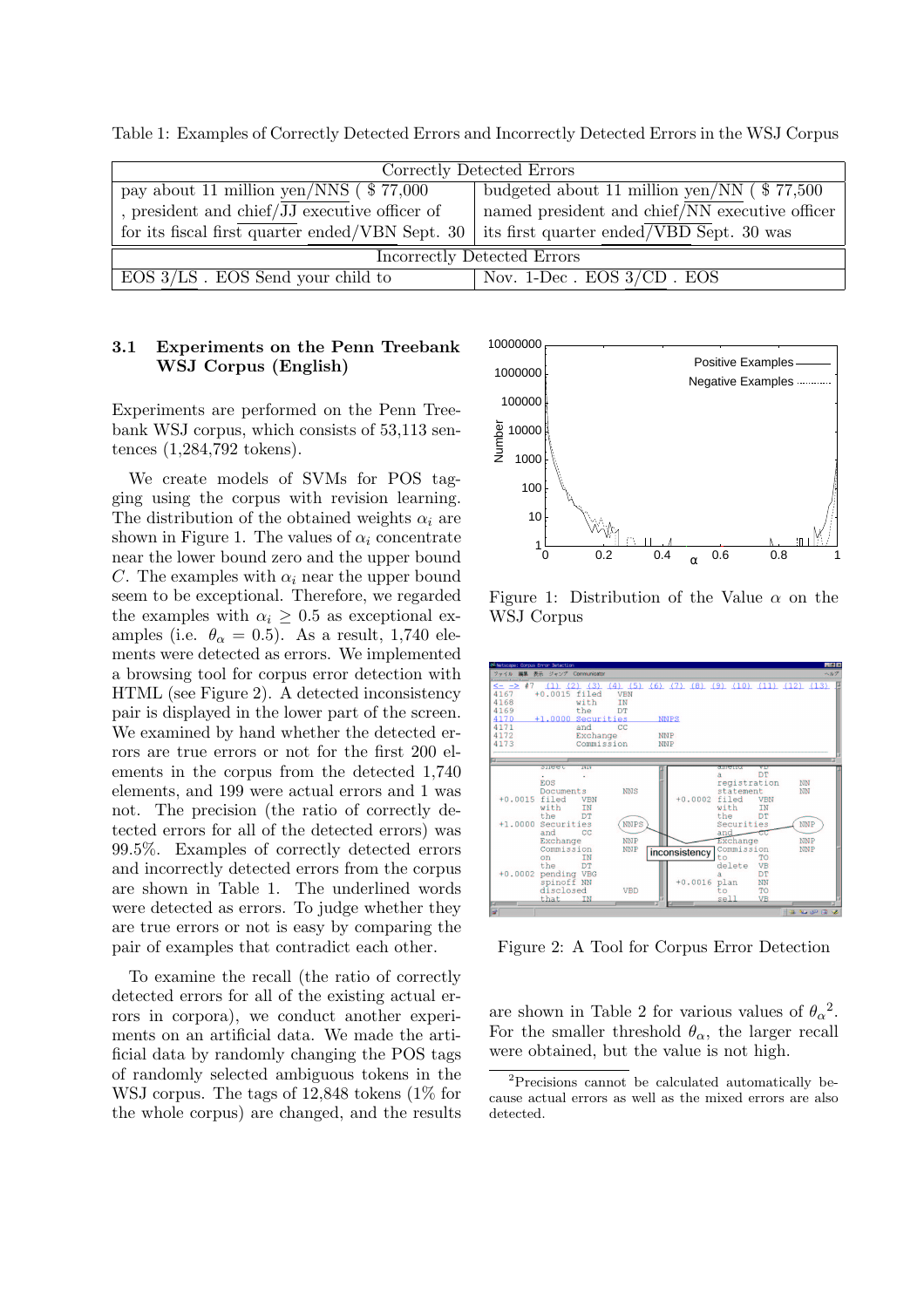Table 2: Recall for the Artificial Data

| $\sigma_{\alpha}$ | $\#$ of Correctly Detected Errors | Recall  |
|-------------------|-----------------------------------|---------|
| 1.0               | 607                               | $4.7\%$ |
| 0.5               | 1520                              | 11.8%   |
| 0.2               | 1555                              | 12.1%   |
| 0.1               | 1749                              | 13.6%   |
| $\rm 0.05$        | 2381                              | 18.5%   |



Figure 3: Distribution of the Value  $\alpha$  on the RWCP Corpus

### 3.2 Experiments on the RWCP Corpus (Japanese)

We use the RWCP corpus, which consists of 35,743 sentences (921,946 morphemes).

The distribution of the weights  $\alpha_i$  are shown in Figure 3. The distribution of  $\alpha_i$  shows the same tendency as in the case of the WSJ corpus.

We conducted corpus error detection for various values of  $\theta_{\alpha}$ , and examined by hand whether the detected errors are true errors or not. The results are shown in Table 3, where the correctly detected errors are distinguished into two types, one type is errors of word segmentation and the other is errors of POS tagging, since Japanese has two kinds of ambiguities, word segmentation and POS tagging. Precision of more than 80% are obtained, and the number of POS tag errors is larger than that of segmentation errors.

Examples of correctly detected errors and incorrectly detected errors from the corpus are shown in Table 4. The underlined morphemes were detected as errors. In the examples of correctly detected errors, both segmentation errors (upper) and POS tag errors (lower) are detected. On the other hand, the examples of incorrectly detected errors show the limitations of our method. We use the two morphemes on either side of the current morpheme as features for SVMs. In the examples, the two morphemes on either side are the same and only the POS tag of the current morpheme is different, so that SVMs cannot distinguish them and regard them as errors (inconsistency).

### 3.3 Experiments on the Kyoto University Corpus (Japanese)

Experiments are performed on a portion of the Kyoto University corpus version 2.0, consisting of the articles of January 1, and from January 3 to January 9 (total of 9,204 sentences, 229,816 morphemes). We set the value of  $\theta_{\alpha}$  to 0.5.

By repeating corpus error detection and correction of the detected errors by hand, new errors that are not detected previously may be detected. To examine this, we repeated corpus error detection and correction by hand. Table 5 shows the result. All the detected errors in all rounds were true errors, that is, the precision was 100%. Applying the corpus error detection repeatedly, the number of detected errors decrease rapidly, and no errors are detected in the fourth round. In short, even if we repeat corpus error detection with feedback, few new errors were detected in this experiment.

### 4 Discussion

Compared to conventional probabilistic approaches for corpus error detection, although precise comparison is difficult, our approach achieved relatively high precision. Using a probabilistic approach, Murata et al. (2000) detected errors of morphemes in a corpus with a precision of 70−80%, and Eskin (2000) detected errors with a precision of 69%, but our approach achieved more than 80%. The probabilistic methods cannot handle infrequent events or compare events with similar probabilities, since the probabilities cannot be calculated or compared with enough confidence, but our method can handle such infrequent events.

SVMs are similar to boosting, and our approach uses the weights attached by SVMs in a similar manner to what Abney et al. (1999) studied. However, we introduced a postprocessing step to extract inconsistent similar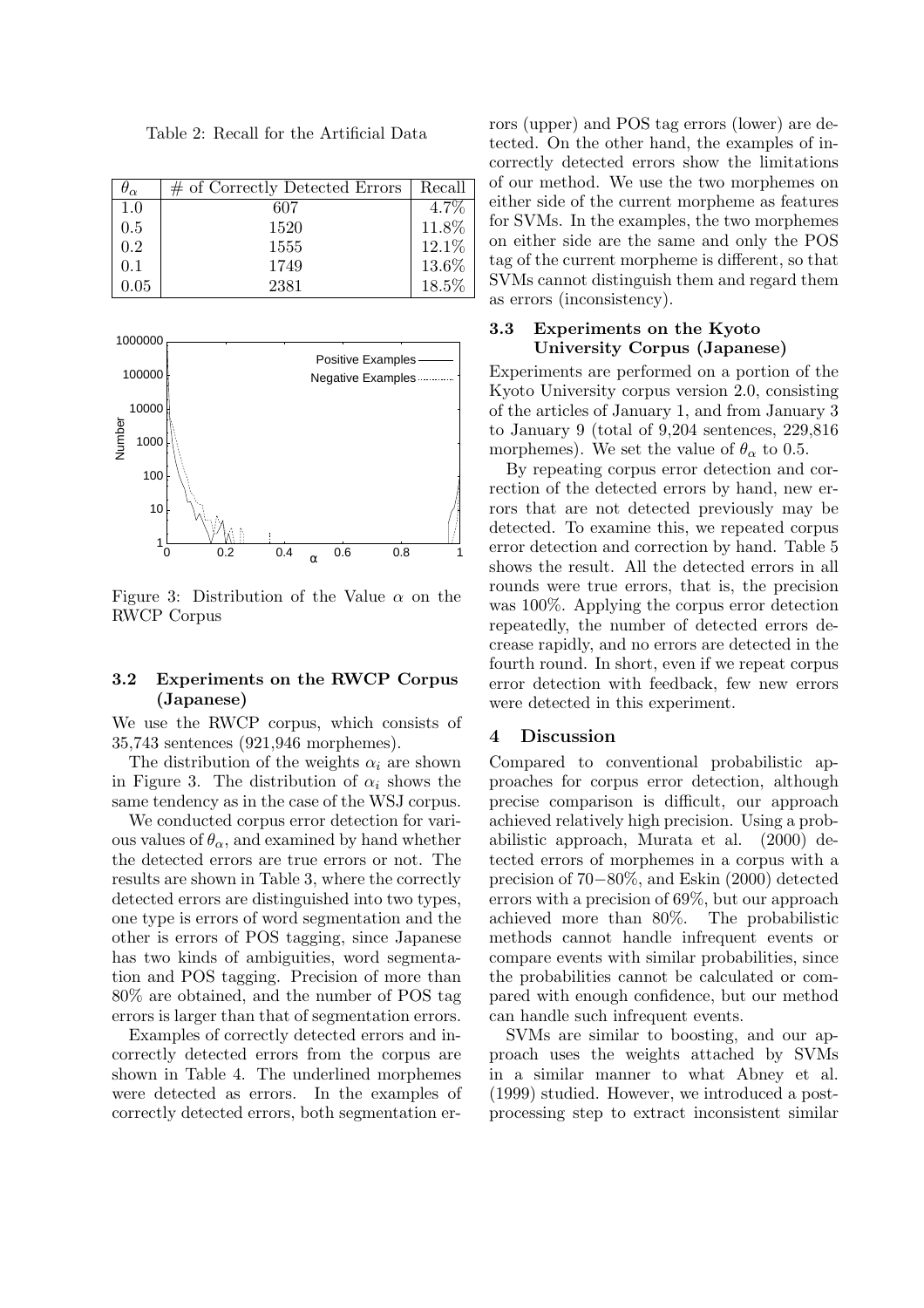| $\theta_{\alpha}$ | Correct Detection | Segmentation Error/POS Tag Error) |     | Incorrect Detection | Precision |
|-------------------|-------------------|-----------------------------------|-----|---------------------|-----------|
| $1.0\,$           |                   | 30                                | 80  |                     | 93.2\%    |
| $0.5\,$           | 165               | 43                                | 122 |                     | 93.8%     |
| 0.2               | 171               | 45                                | 126 | 12                  | 93.4%     |
| $0.1\,$           | 188               |                                   | 137 |                     | 85.8%     |
| 0.05              | 300               | 70                                | 227 | 73                  | 80.4\%    |

Table 3: Number of Detected Errors on the RWCP Corpus

Table 4: Examples of Correctly Detected Errors and Incorrectly Detected Errors in the RWCP Corpus

| Correctly Detected Errors                                |                                   |  |  |  |
|----------------------------------------------------------|-----------------------------------|--|--|--|
| 用  多目的/Common-Noun  車                                    | 用   多/Prefix   目的/Common-Noun   車 |  |  |  |
| 大阪   市  中央/ProperNoun-Place  区   の                       | 大阪   市  中央/Common-Noun  区   の     |  |  |  |
| Incorrectly Detected Errors                              |                                   |  |  |  |
| 容疑 者 と/Coord-Particle 二 人 の 間 容疑 者 と/Case-Particle 二 人 で |                                   |  |  |  |

Table 5: Number of Detected Errors on the Kyoto University Corpus for Repeated Experiment

| Round                |           |    |  |
|----------------------|-----------|----|--|
| Correct Detection    | 85.       | 11 |  |
| (Segmentation Error) | $^{(21)}$ |    |  |
| (POS Tag Error)      |           |    |  |
| Incorrect Detection  |           |    |  |
| Total                | 85        |    |  |

examples, and this improved the precision of detection and usability. Ma et al. (2001) studied corpus error detection by finding conflicting elements using min-max modular neural networks. Compared to their method, our method is useful in the point that the detected errors can be sorted by the attached weights, because human can check more likely elements first.

In the experiment, our method had a high precision but a low recall. The value will be controlled by tuning the features for SVMs as well as the threshold value  $\theta_{\alpha}$ , and detecting more errors in a corpus remains as future work.

# 5 Conclusion

In this paper, we proposed a method for corpus error detection using SVMs. This method can extract inconsistencies in corpora. We achieved precision of 80–100% and showed that many annotation errors exist in widely used corpora. The performance seems to be high enough for practical use in corpus refinement.

### References

- Steven Abney, Robert E. Schapire, and Yoram Singer. 1999. Boosting Applied to Tagging and PP Attachment. In Proceedings of the Joint SIGDAT Conference on Empirical Methods in Natural Language Processing and Very Large Corpora, pages 38–45.
- Erin L. Allwein, Robert E. Schapire, and Yoram Singer. 2000. Reducing Multiclass to Binary: A Unifying Approach for Margin Classifiers. In Proceedings of 17th International Conference on Machine Learning, pages 9–16.
- Eric Brill. 1995. Transformation-Based Error-